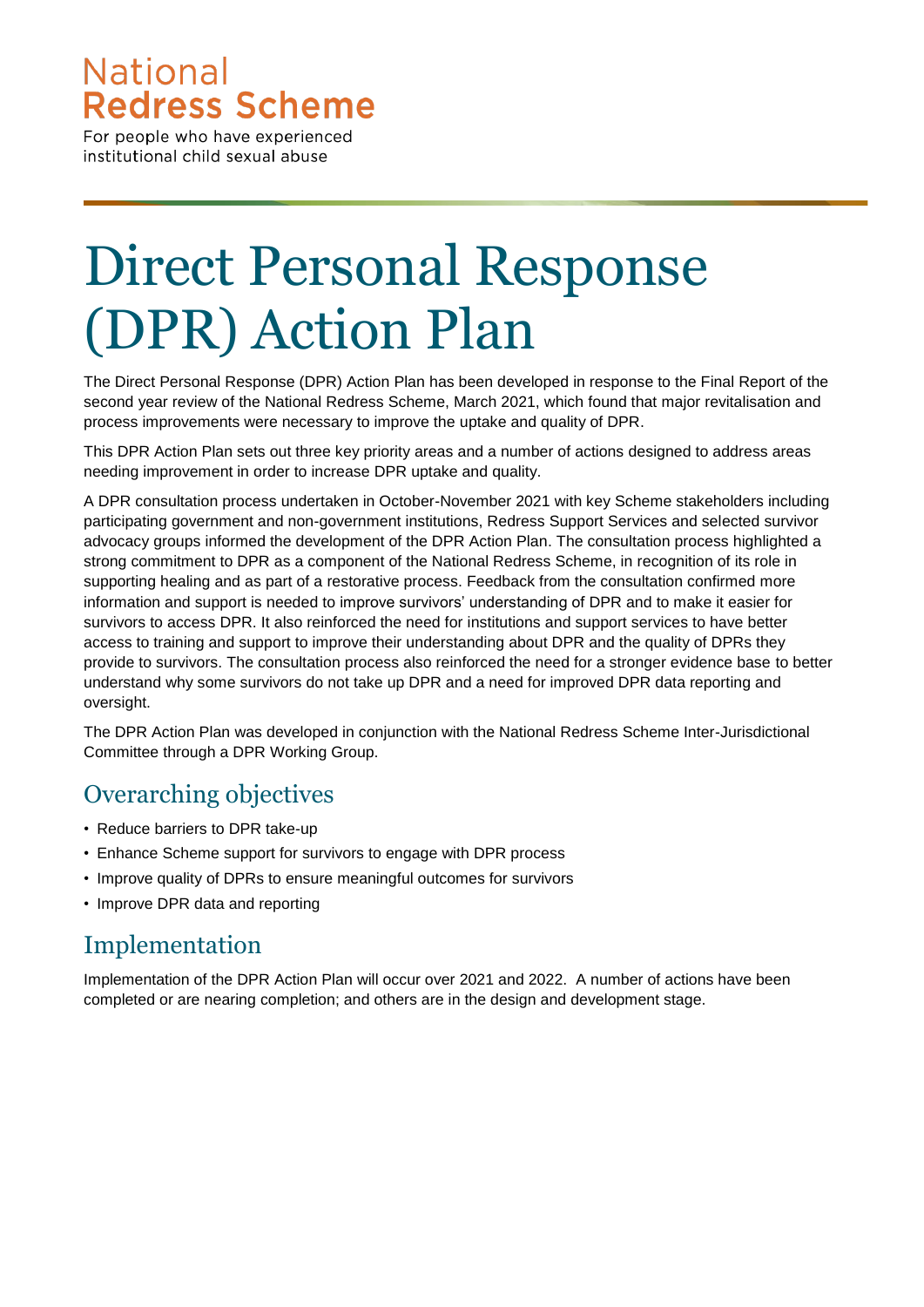| <b>Priorities / Actions</b>                                                                                                |                                                                                                                                                                                                                                                                                                                                                                           | <b>Performance Outcomes</b>                                                                                                                                                                                                                                                                                                                                                        | Implementation<br><b>Timeframe</b> |  |  |
|----------------------------------------------------------------------------------------------------------------------------|---------------------------------------------------------------------------------------------------------------------------------------------------------------------------------------------------------------------------------------------------------------------------------------------------------------------------------------------------------------------------|------------------------------------------------------------------------------------------------------------------------------------------------------------------------------------------------------------------------------------------------------------------------------------------------------------------------------------------------------------------------------------|------------------------------------|--|--|
| Priority 1 - Improve information and support for survivors                                                                 |                                                                                                                                                                                                                                                                                                                                                                           |                                                                                                                                                                                                                                                                                                                                                                                    |                                    |  |  |
|                                                                                                                            | 1.1. Amend the Acceptance of Redress Offer<br>form to make it easier for survivors to<br>accept the offer of DPR.                                                                                                                                                                                                                                                         | • Increased acceptance of DPR component of<br>Redress offer.                                                                                                                                                                                                                                                                                                                       | July 2021 (Complete)               |  |  |
|                                                                                                                            | 1.2. Review and simplify all DPR information<br>and communications with survivors,<br>including phone call guides, letters,<br>forms, fact sheets, website, and<br>resources for Redress Support Services.                                                                                                                                                                | • Survivors have greater knowledge and<br>understanding about DPR and are more<br>likely to accept and take-up DPR.                                                                                                                                                                                                                                                                | April 2022                         |  |  |
| a.<br>b.<br>$1.4$ ).                                                                                                       | 1.3. Provide more and earlier information<br>about DPR to survivors:<br>Introduce DPR to survivors in the<br>Orientation Call (conducted within<br>2-3 weeks of a National Redress<br>Scheme application being<br>received).<br>Explain DPR in the Outcome<br>Determination Call to survivors and<br>offer warm referral to the new<br>Scheme DPR liaison officer (Action | • Survivors have greater knowledge and<br>understanding about DPR<br>• More survivors take-up DPR.                                                                                                                                                                                                                                                                                 | April 2022                         |  |  |
|                                                                                                                            | 1.4. Pilot a new Scheme DPR liaison officer<br>role to provide DPR end-to-end liaison<br>throughout the DPR process (when<br>requested by the survivor), including<br>providing information to survivors about<br>DPR and facilitating linkages between the<br>survivor/nominee, institution, and<br>Redress Support Service or CPC.                                      | • Survivors feel more supported to engage with<br>institutions about DPR, leading to increased<br>take-up of DPR.<br>• Survivors that need additional support to<br>arrange a DPR (e.g. homeless or transient<br>people) are assisted to do so.<br>• Increased number of DPRs initiated and<br>completed.                                                                          | April - September<br>2022          |  |  |
| Priority 2 - Enhanced training, education and information resources for institutions, professional facilitators<br>and RSS |                                                                                                                                                                                                                                                                                                                                                                           |                                                                                                                                                                                                                                                                                                                                                                                    |                                    |  |  |
| 2.1<br>resources.                                                                                                          | Establish the new Redress Education<br>Portal to provide increased and<br>enhanced access to National Redress<br>Scheme education and training                                                                                                                                                                                                                            | • Increased accessibility to a wider range of<br>DPR training and education resources.<br>• Increased knowledge and understanding of<br>DPR.                                                                                                                                                                                                                                       | February 2022                      |  |  |
| $2.2^{\circ}$                                                                                                              | Develop a new suite of DPR specific<br>training resources (face-to-face and<br>eLearning) to improve knowledge and<br>understanding of characteristics,<br>impacts and dynamics of institutional<br>child sexual abuse and trauma informed<br>DPR, and to ensure DPRs are culturally<br>and socially appropriate, and are<br>conducted in a timely manner.                | • Improved understanding of institutional child<br>sexual abuse and trauma informed<br>engagement.<br>• Increased knowledge and understanding of<br>DPR process.<br>• Improved quality of DPRs.<br>• DPRs are culturally / socially appropriate and<br>safe.<br>• DPRs are conducted in a timely manner.<br>• Reduction in the number of DPR complaints<br>received by the Scheme. | September 2022                     |  |  |